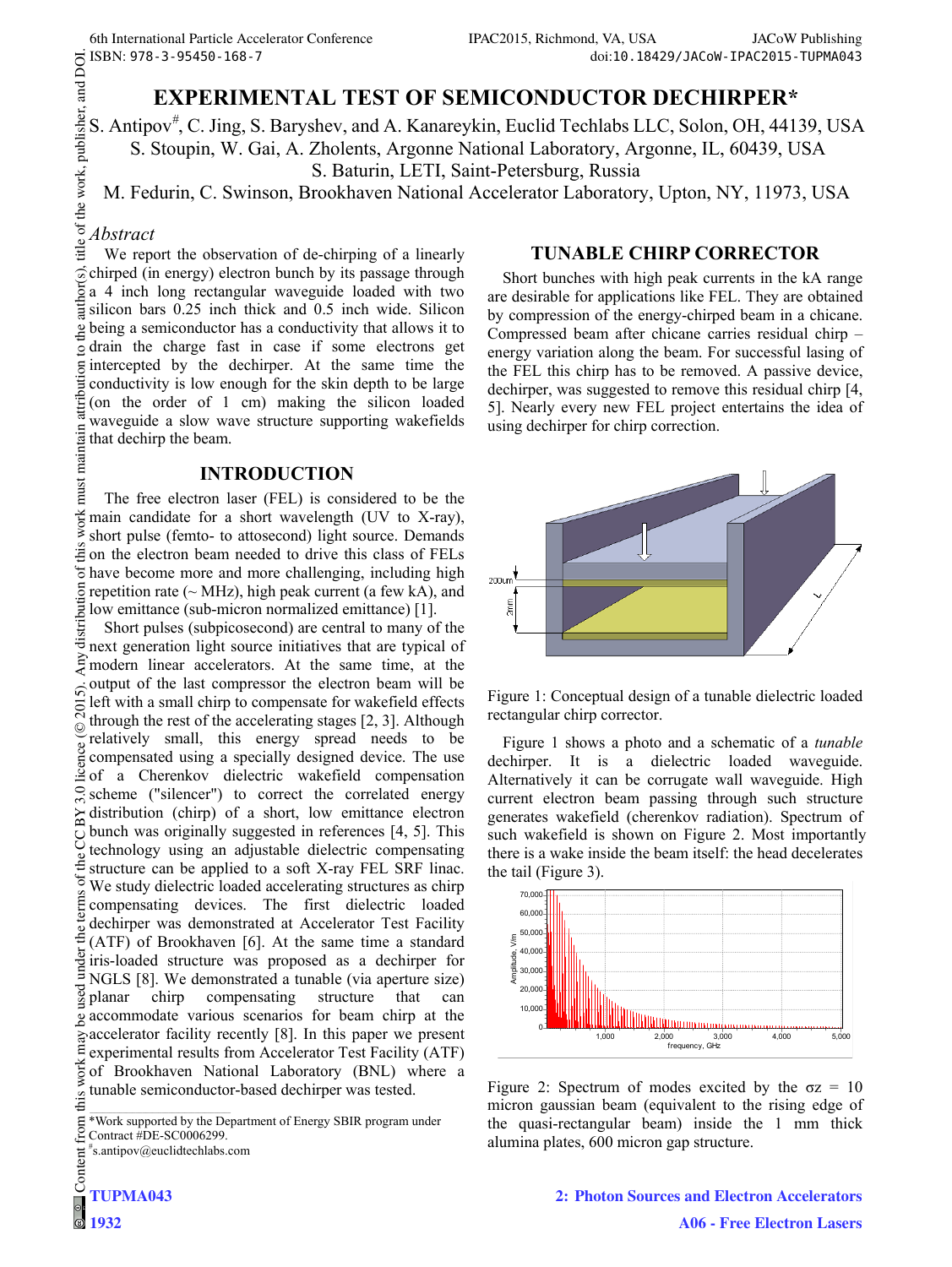If most of the excited modes have wavelengths longer than the length of the beam the decelerating field inside the drive beam will be quasi-linear [8]. This allows multimode structures to operate at smaller apertures hence higher dechirping gradients than single mode structures like corrugated metallic ones. By making the gap between the dechirper plates smaller the decelerating gradient can be increased. At some point when the gap is too small and the presense of high frequency modes is significant the decelerating field ceases to be quasi-linear (Figure 4).



Figure 3: Almost linear decelerating field generated inside the quasi-rectangular beam passing through the 1 mm thick alumina plates, 600 micron gap structure.



Figure 4: Chirp correction gradient as a function of the aperture size for a tunable dechirper consisting of 1 mm thick alumina plates.

## **EXPERIMENT WITH SEMICONDUCTOR DECHIRPER**

Even though we had not seen effects related to dielectric charging in our experiments at a maximum repetition rate of 10 Hz, there is a valid concern that dielectric may become charged when the repetition rate is >1 kHz. For this reason we turned to semiconductors which combine properties of dielectrics and conductors. For example, graphite which is semiconductor is used for collimators at the LHC. Its conductivity is high enough (7×10<sup>5</sup> S/m) or equivalently its resistivity (146  $\mu$ Ohm × cm) is low enough to drain the intercepted charge at a MHz rate. However its skin depth very small (~few microns), hence the wake inside the collimator is a typical resistive wake. For a multimode dechirper we want a material that has a skin depth of few mm yet sizable conductivity. Silicon is a commonly used semiconductor material and is available with different conductivity values that can be attained by doping. For this experiment we used a high resistivity silicon (5kOhm  $\times$  cm) that has skin depth of about 35 mm. This is sufficient for

**2: Photon Sources and Electron Accelerators**

Cherenkov wake generation in a waveguide loaded with this material.



Figure 5: Chirp corrector in the ATF beamline. The beam path is marked with a red line.

What can we say about the charge drainage? It depends on a number of parameters like the electron penetration depth into different materials and their conductivity properties. This topic deserves a separate study. As of now we can say the following: a well proven graphite working at MHz repetition rates is about 7 orders of magnitude better (faster to discharge) than high resistivity silicon. And silicon is about 8 orders of magnitude faster to discharge than alumina (conductivity  $1\times10^{12}$  Ohm  $\times$ cm) which works without any charging problems at a 10 Hz repetition rate. We can conclude conservatively that high resistivity silicon will be able to drain the intercepted charge at rates of about 100 kHz.



Figure 6: Energy spectra of the beam passing through a dechirper with gap sizes: 7 and 2.4 mm. The energy spread reduction is observed.

The semiconductor dechirper test was performed at the Accelerator Test Facility at Brookhaven National Laboratory. The experimental layout Figure 5 was  $\overline{5}$ virtually identical to the previous experiment [8]. For this experiment, the electron bunch was accelerated off-crest in the linac to an energy of about 60 MeV with a positive energy chirp. A mask located between the two opposite sign dipole magnets (inside the dog leg) at a point with a large energy dispersion was used to obtain a peak current distribution with a quasi-rectangular profile. The length of the rectangle was approximately 300 μm and the total charge of the electron bunch after the mask was 90 pC. The electron bunch length was measured by the